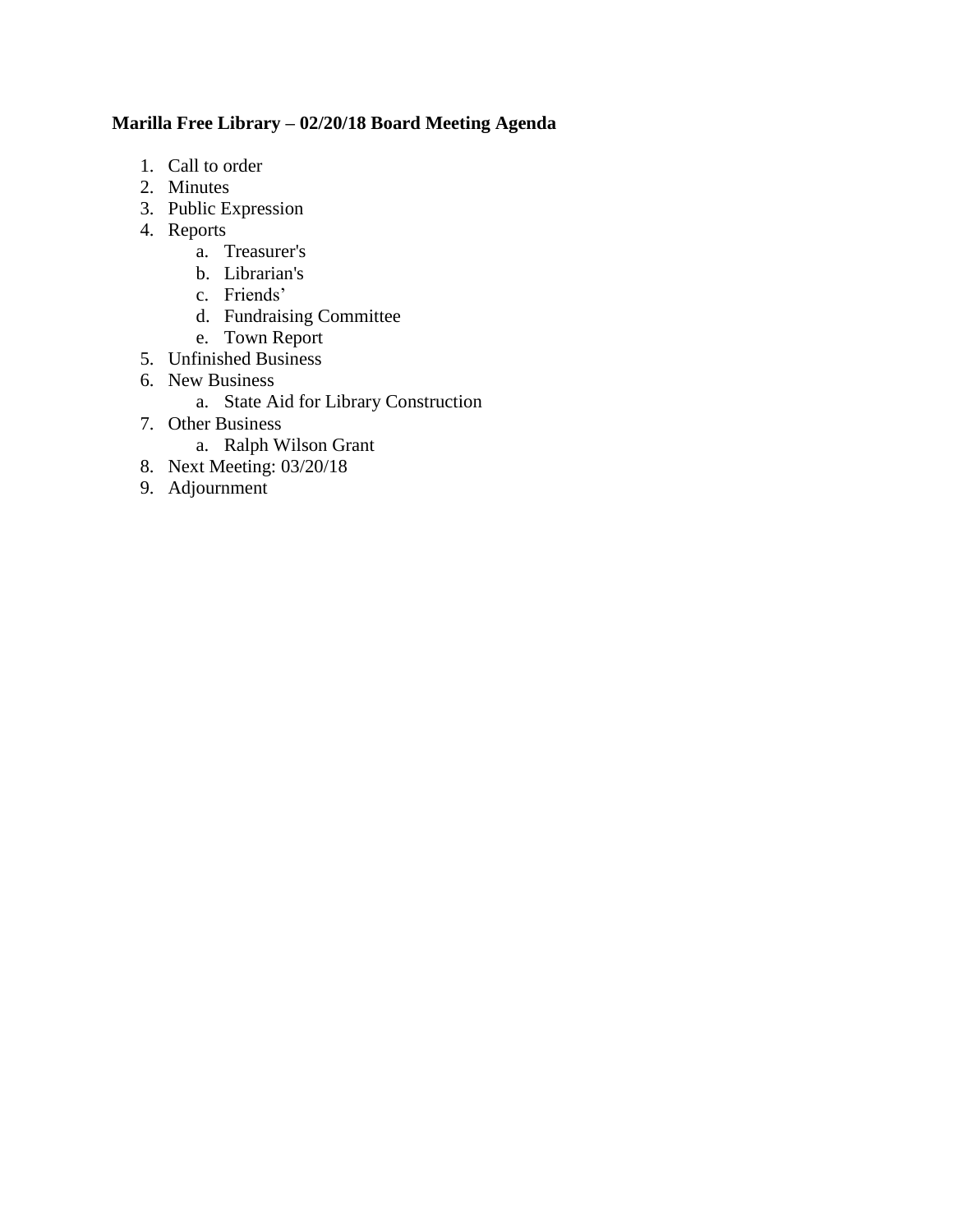## **Marilla Free Library – 02/20/18 Board Meeting Minutes**

- 1. Call to order 6:37pm. *In attendance*: Shannon Thompson, Kristen Matthews, Joanne Goellner, Marsha Wingate, Martha Mummery, Judy Farmer. *Absent*: Rachelle Walker
- 2. Minutes Previous meeting minutes approved as written. *I*<sup>st</sup> motion Judy Farmer, 2<sup>nd</sup> by *Martha Mummery: all in favor with none opposed.*
- 3. Public Expression No public Expression
- 4. Reports
	- a. Treasurer's *(for full account details including all transactions and balances, see the Treasurer's Report on file at the library)* Memorial Checking has a balance of \$84.43. It had a deposit of \$200 and paid out \$208.19 to Demco. The Memorial Savings account had a withdrawal of \$200, earned .47 in interest and has a balance of \$27,759.64. The Fundraising Account had no activity since last month, Town Funds \$31,038.38, Operating \$981.98 after payment of \$1554.49 to Foremost Insurance Company and the CD has a balance of \$177,187.52.
	- b. Librarian's (*see Librarian Report below for complete details)* Circulation and Wireless Usage is up. Computer Use and Patron Count was down and Laptop Use was down but just by 1.

Take Your Child to the Library Day saw 19 children and adults in attendance.

Story Time with Shannon will start on March  $5<sup>th</sup>$  for 8weeks. Central is also providing a few programs for 3-6 year olds and 8-12 year olds.

Summer theme for 2018 is: Libraries Rock! Some programs: Story Hour with Ms Shannon, Summer Fun Club and a few performers already booked include Buffalo Animal Adventures and Mr. No the Balloon Guy.

6 attended January book club. Next book club is Feb.  $27<sup>th</sup>$ .

The town contract was sent for board review.

Staff development day will be on May 9<sup>th</sup>. Shannon will get more information so a decision can be made regarding whether the event is beneficial for all staff and requires closing the library for the day.

Additional prizes were needed for summer programs. *A motion was made to approve payment of \$69.90 to Oriental Trading. 1st motion made by Joanne Goellner, 2nd by Marty Mummery; all in favor and none opposed.*

Cathy Urquhart purchased a \$20 gift card as a library raffle prize. *A motion was made to approve reimbursement of \$20.00 to Cathy Urquhart. 1st motion made by Judy Farmer, 2nd by Marsha Wingate; all in favor and none opposed.*

c. Friends' - Next meeting March 13<sup>th</sup>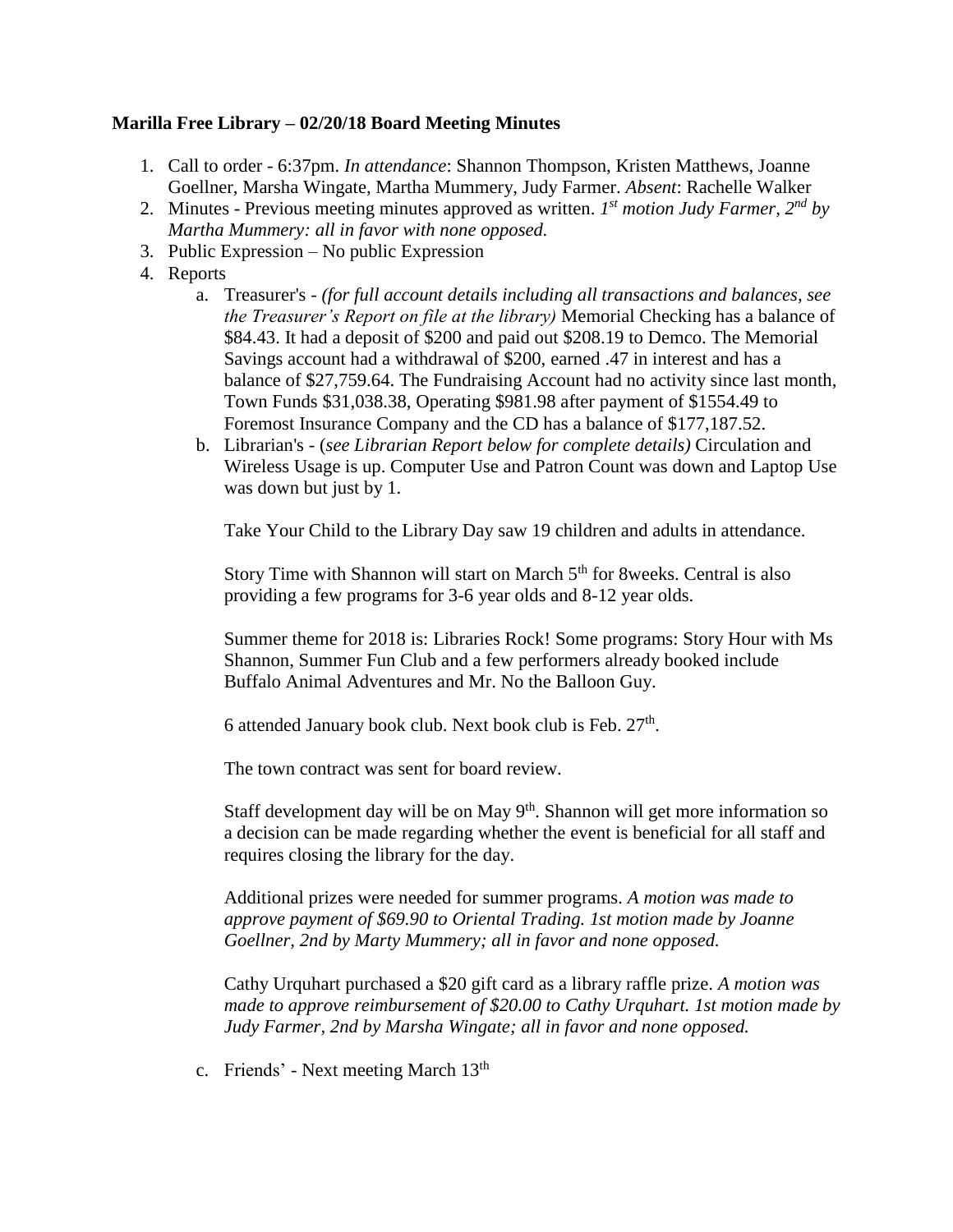- d. Fundraising Committee The FC decided on the date of July  $14<sup>th</sup>$  (4-7pm) for the Marilla Free Library Family Funfest. They will find out if the date is available for use of the Community Center. The committee also discussed several other fundraising ideas including Ford Drive 4UR Community, a dinner out a Kodiak Jacks and possibly a lottery board raffle.
- e. Town Report The new town liaison Bonnie Waterman was unable to attend due to a flight delay.
- 5. Unfinished Business No Unfinished Business
- 6. New Business
	- a. State Aid for Library Construction trustees should register for The New York State Library sponsored webinar on the NY State Library Construction Grant Program. The webinar is free but trustees must register to view it. It will take place March 13<sup>th</sup> at 10:00am.
	- b. Library Restroom Changing Table Patrons have asked the library about having a changing table in the restroom.

*A motion was made to investigate the rules and/or laws as well as the cost of installing changing tables into the restrooms of the Marilla Free Library. 1st motion made by Marty Mummery, 2nd by Judy Farmer; all in favor and none opposed.*

- 7. Other Business
	- a. Ralph Wilson Grant The requirements for the Ralph Wilson Grant have changed and while there is still money available, it would be in the library's best interest to apply for the grant ASAP. This should be a primary library goal for 2018 and means a meeting with the architect to update plans on the capital project and getting paperwork rolling.
- 8. Next Meeting: 03/20/18, 6:30pm
- 9. Adjournment *The meeting adjourned at 7:50pm. First motion made by Marty Mummery followed by Judy Farmer. All in favor with none opposed.*

Meeting Minutes Respectfully Submitted, February 25<sup>th</sup> by Joanne Goellner, Secretary.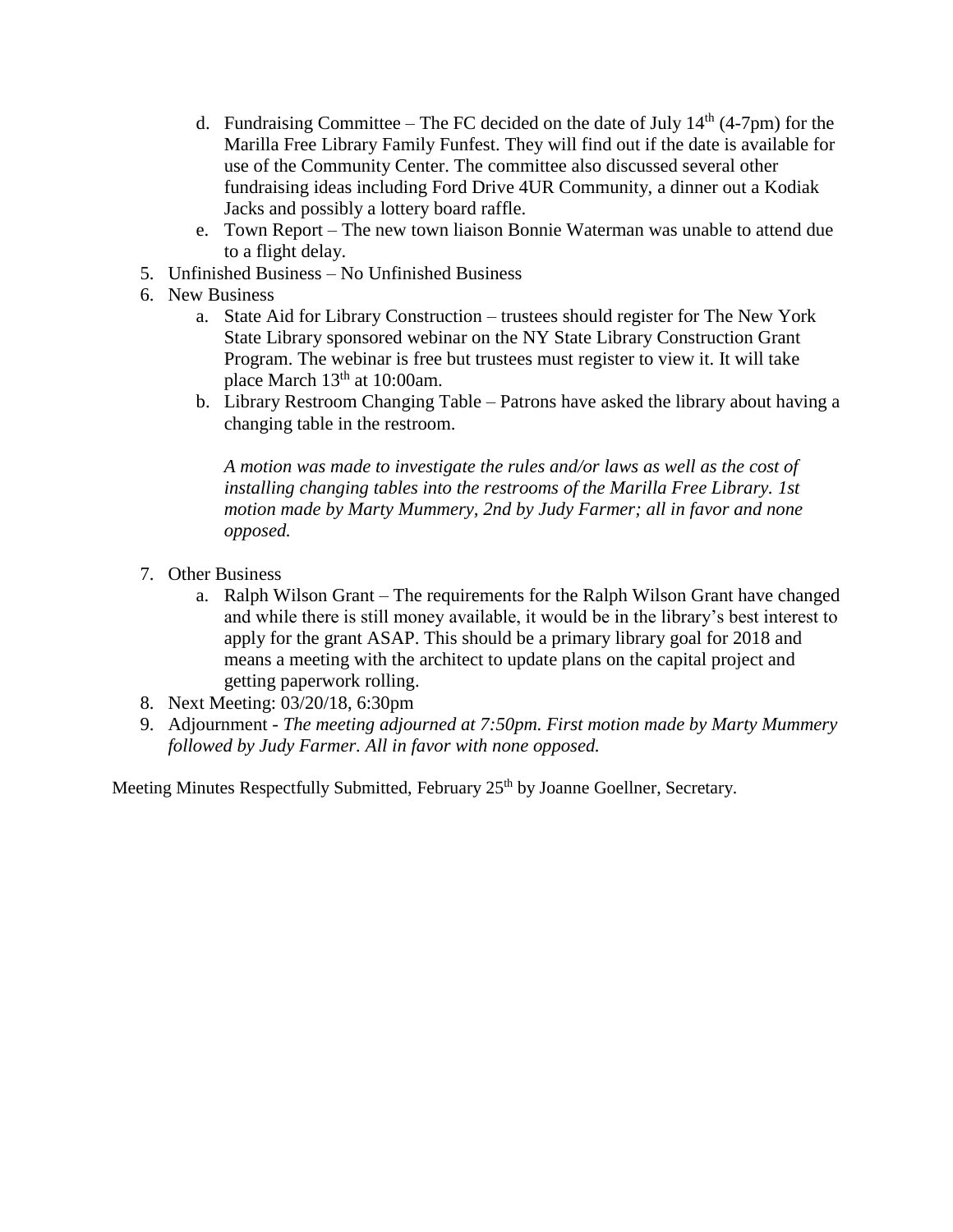## **Librarians Report**

February 20, 2018

# *Operating Budget*

#### *Receipts*

January Receipts: \$ 296.64 **Receipts** year to date: \$ 296.64 This represents fine/copy/print revenue. This year our revenue commitment is \$4,462.

# *Expenditures*

January: \$1,822.99 **Expenditures** year to date: \$ 1,822.99. This year our expenditure allotment is \$5,200.

## **Return to System:** \$1,078.44

# *Circulation*

January (and YTD) was 3,169. This was up by 40 or 1.3%

## *Computer*

January (and YTD) was 90. This was down by 6 or -6.3%

## *Laptop Use*

January (and YTD) was 1. This was down by 1.

#### *Wireless Usage*

January (and YTD) was 105. This was up by 4 or 4%

#### *Patron Count*

January (and YTD) was 1,281. This was down by 70 or -5.2%

Statistical Information comparing the Marilla Free Library to other libraries can be found at [www.buffalolib.org/aboutthelibrary/statistics/index.asp](http://www.buffalolib.org/aboutthelibrary/statistics/index.asp)

#### *Future Programs*

- Take Your Child to the Library Day Sat., February 3<sup>rd</sup> (19 kids and adults attended)
- *Children Movie Quote Contest* **(5 entered)**
- **Story Time with Shannon** Scheduled to start Monday, March 5<sup>th</sup> at 10:30 am 8 week session

#### *Programs Provided by Central*

- **If You Give a Mouse a Cookie and Friends –** Monday, February 26<sup>th</sup> at 10:30 am for ages 3-6
- **Indoor Kids' Winter Global Games Saturday, March 3rd at 11:00 am for ages 8-12**

#### *Summer Programs 2018*